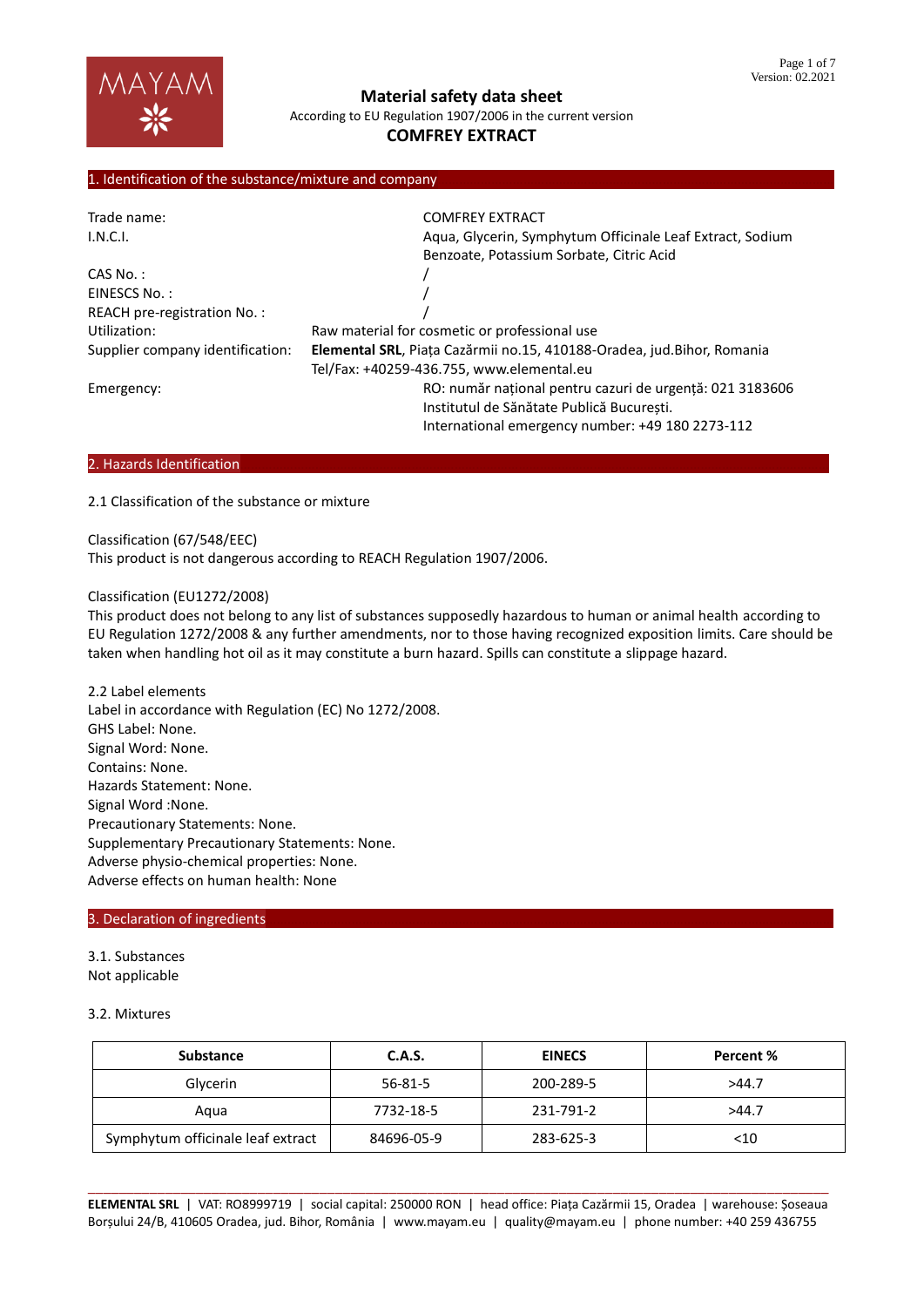

## **COMFREY EXTRACT**

| Citric acid       | 77-92-9    | 201-069-1 |  |
|-------------------|------------|-----------|--|
| Sodium benzoate   | 532-32-1   | 280-534-8 |  |
| Potassium sorbate | 24634-61-5 | 246-376-1 |  |

## 4. First aid measures

## 4.1 Description of first aid measures

Eye contact : flush eyes with water during several minutes, by massaging eyelids. Skin contact : normally, the product does not irritate the skin. In case of irritation, rinse with soap and water In case of excessive inhalation : move person to fresh air Ingestion : rinse the mouth with water You can get medical attention.

4.2 Main symptoms and effects, both acute and delayed No data available

4.3 Indication to consult a physician immediately or any special treatments No data available

#### 5. Fire fighting measures

5.1 Means of extinction

Suitable extinguishing media: foam, CO2, powder

5.2 Special hazards arising from the substance or mixture

For high temperature, combustion and production of acrolein.

5.3 Recommendations for fire-fighters

Standard. Wear self-contained breathing apparatus in confined spaces

#### 6. Accidental release measures

6.1 Personal precautions, protective devices and emergency procedures

None Required.

6.2 Environmental precautions

Dilute the product with water. Avoid spillage into sewerage or natural environment

6.3 Methods and materials for containment and remediation

Methods and equipment for cleaning : collect liquids by absorbing product (sand, kieselguhr, sawdust, ...).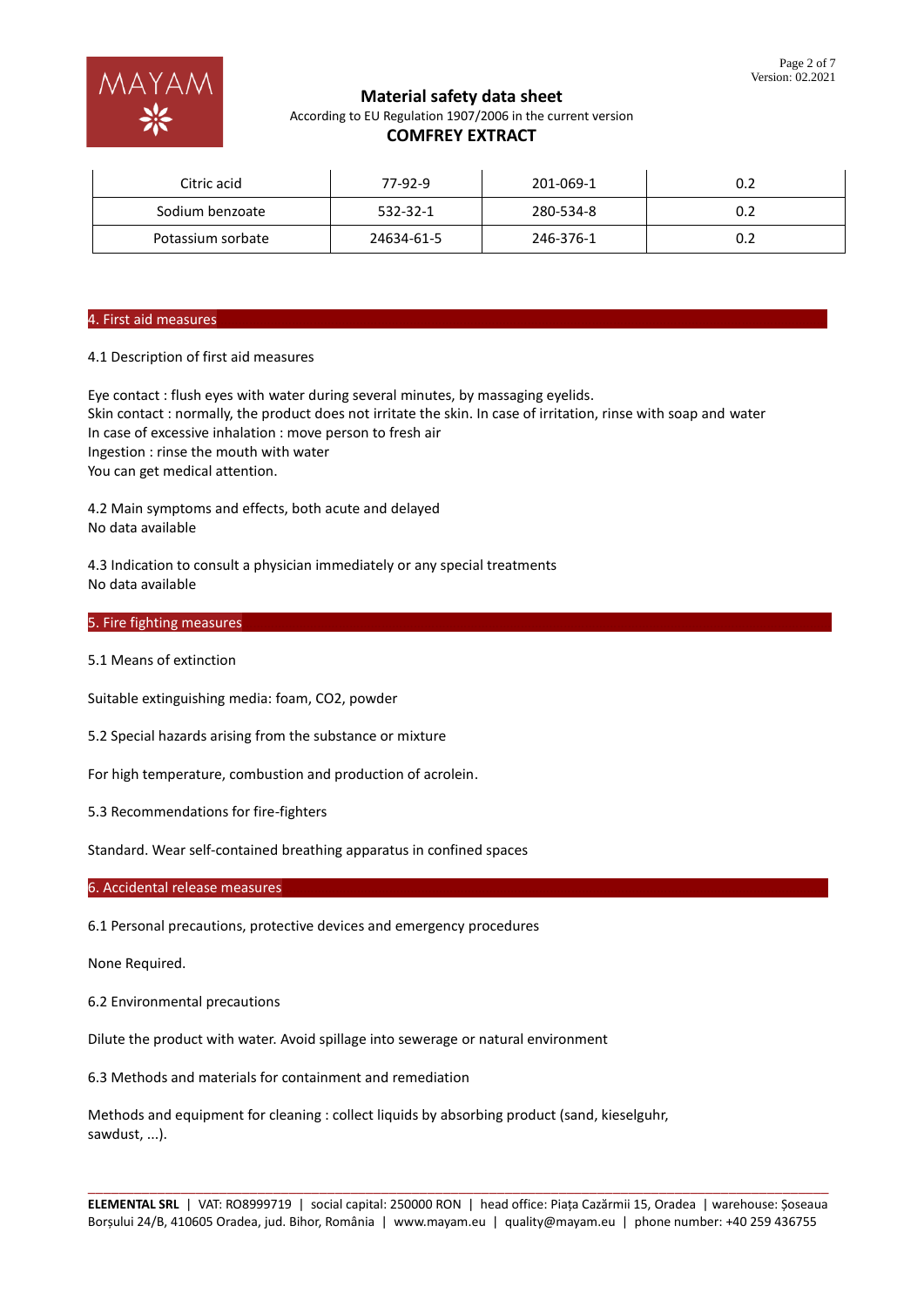

6.4 Reference to other sections none

### 7. Handling and storage

7.1 Precautions for safe handling

Handle in accordance with good hygiene and safety practice. normal work and higiene practises for handling non hazardous product. Don't smoke, neither eat, nor drink in the working zones. Do not eat, drink, sniff or smoke whilst handling this product. Provide suitable mechanical equipment for the safe handling of drums & heavy packages.

7.2 Conditions for safe storage, including any incompatibilities

Keep the product container tightly closed, in a dry, ventilated area. Keep away from potential sources of ignition and protected from light. Maintain limited contact with oxygen.

7.3 Specific end uses No data available

### 8. Exposure controls / personal protection

8.1 Control parameters

No data available

8.2 Exposure controls

Eye Protection: Not required, however we still recommend taking precautions by wearing protective eye-wear when handling the product. Hand Protection: None. Respiratory Equipment: None.

## 9. Physical and chemical properties

9.1 Information on physical and chemical properties

Appearance: liquid Color: yellow-brown Odor: characteristic pH-value: 4-6 Melting point: no data available Boiling point: >100°C Sublimation point: no data available Softening point: no data available Flash point: > 95 °C Autoignition : does not ignite spontaneously Density: 1.070-1.160 g / cm3 Solubility in the water at 20°C : Completely soluble; Miscible with alcohol Vapor pressure: no data available Lower explosion limits: no data available Upper explosion limits: no data available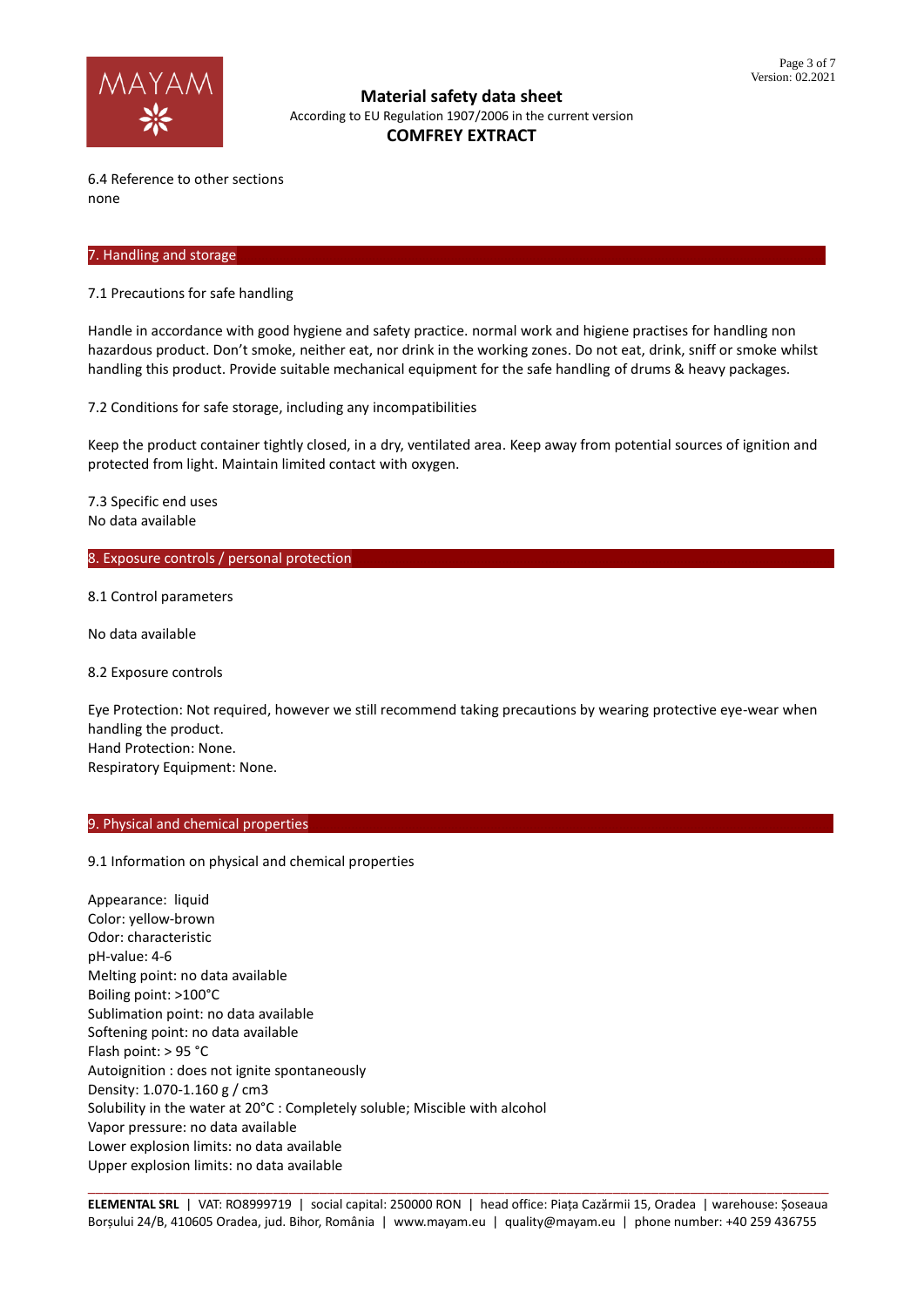

Vapor pressure: no data available Partition coefficient: no data available Vapor density: no data available

9.2 Other information None

## 10. Stability and reactivity

10.1 Responsiveness No data available

10.2 Chemical stability Stable under suggested storage conditions

10.3 Possibility of dangerous reactions No.

10.4 Conditions to avoid no other available important information

10.5 Incompatible materials no other available important information

10.6 Hazardous decomposition products For high temperature, combustion and production of acrolein.

## 11. Toxicological information

11.1 Information on toxicological effects

Acute Toxicity: Data for the glycerin : Acute toxicity : LD50 (oral rat) : 27 200 mg /Kg LD50 (oral mouse) : 23 000 mg /Kg LD50 (oral guinea pig) : 10 000 mg /Kg LD50 (dermal guinea pig) : 56.75 mg /kg

Irritating and corrosive effects : skin irritation : not supposed to be irritant eyes : not supposed to be irritant Repeated dose toxicity : oral : NOAEL (chronic rat) : 8000 - 10 000 mg /Kg dermal (subchronic rabbit) : the effects following repeated dermal application of glycerin was examined. There were no effects noted in rabbits dosed 8 hours/day, 5 days/week for 45 weeks with dose levels as high as 4.0 ml/kg. Using a density of 1.2611 g/cm3 at 20 °C, a dose of 4.0 ml/kg corresponds to 5040 mg/kg/day

Sensibilization : not supposed to be sensitizing

Other more information : natural substance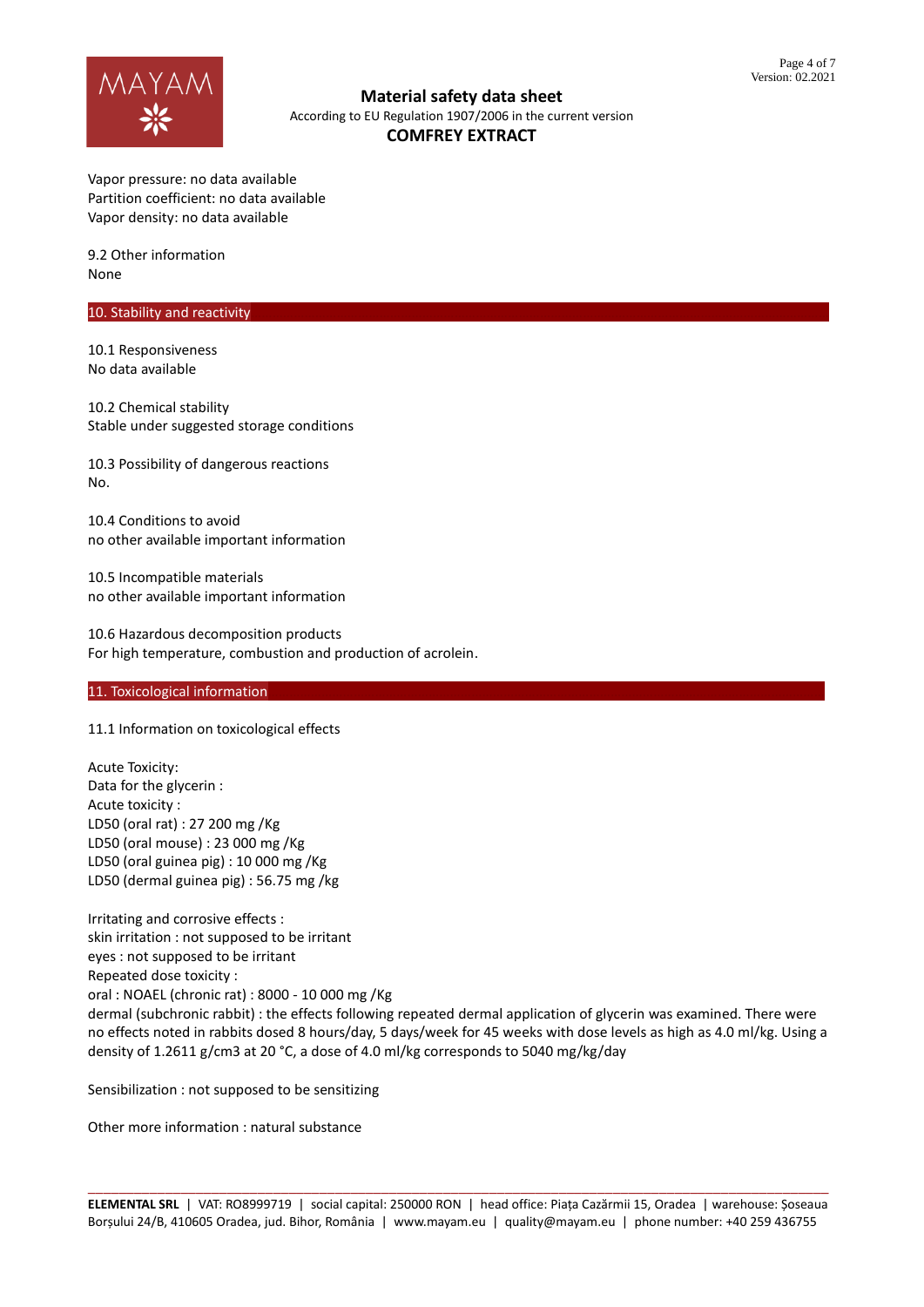

## 12. Ecological information

General information : do not allow undiluted product or large quantities to reach ground water, water course or sewage system.

Data for the glycerin :

Environmental Precautions : Prevent from entering into soil, ditches, sewers, waterways and/or groundwater. Biodegradation in water : biodegradable under 24H Short-term toxicity to fish : LC50 (96H) : 54 000 mg /l (Salmo gairdneri or Oncorhynchus mykiss) LC50 (24H) : >5000 mg /l (Carassius auratus) Short-term toxicity to aquatic invertebrates : EC50 (24h) : >10 000 mg /l (Daphnia magna) Toxicity to algae and cyanobacteria : EC3 : 2 900 mg /l (Microcystis aeruginosa) EC3 : >10 000 mg /l (Scenedesmus quadricauda) Toxicity to microorganisme : The toxicity threshold (comparable to a NOEC) in a 16 hour study was >10 000 mg./L.

#### 13. Disposal considerations

## 13.1 Waste treatment methods

Destroy according to local, state and federal regulations Avoid the discharge in the environment. Recommended cleansing agent : water, if necessary with cleaning

## 14. Transport information

Warning icon: Road (ADR), Rail (RID), Sea (IMDG) and Air (ICAO), transport not restricted in drums or food tankers. Shipping Name: Not Applicable. UN Number (Road): Not Applicable. ADR Class :Not Applicable. Hazard Number (ADR): Not Applicable. Hazchem Code: Not Applicable. UN Number (Sea): Not Applicable. IMDG Class: Not Applicable. IMDG Pack GR.: Not Applicable. EMS: Not Applicable. UN Number (Air): Not Applicable. Air Class: Not Applicable. Air Pack GR.: Not Applicable

#### 15. Regulatory information

15.1 Regulations and legislation on health, safety and environment specific to the substance or mixture This product is not classified according to the 1272/2008/CE regulation

#### 15.2 Chemical safety assessment.

Assessment has not been carried out as this is a non-hazardous material according to article 31 of REACH 1907/2006.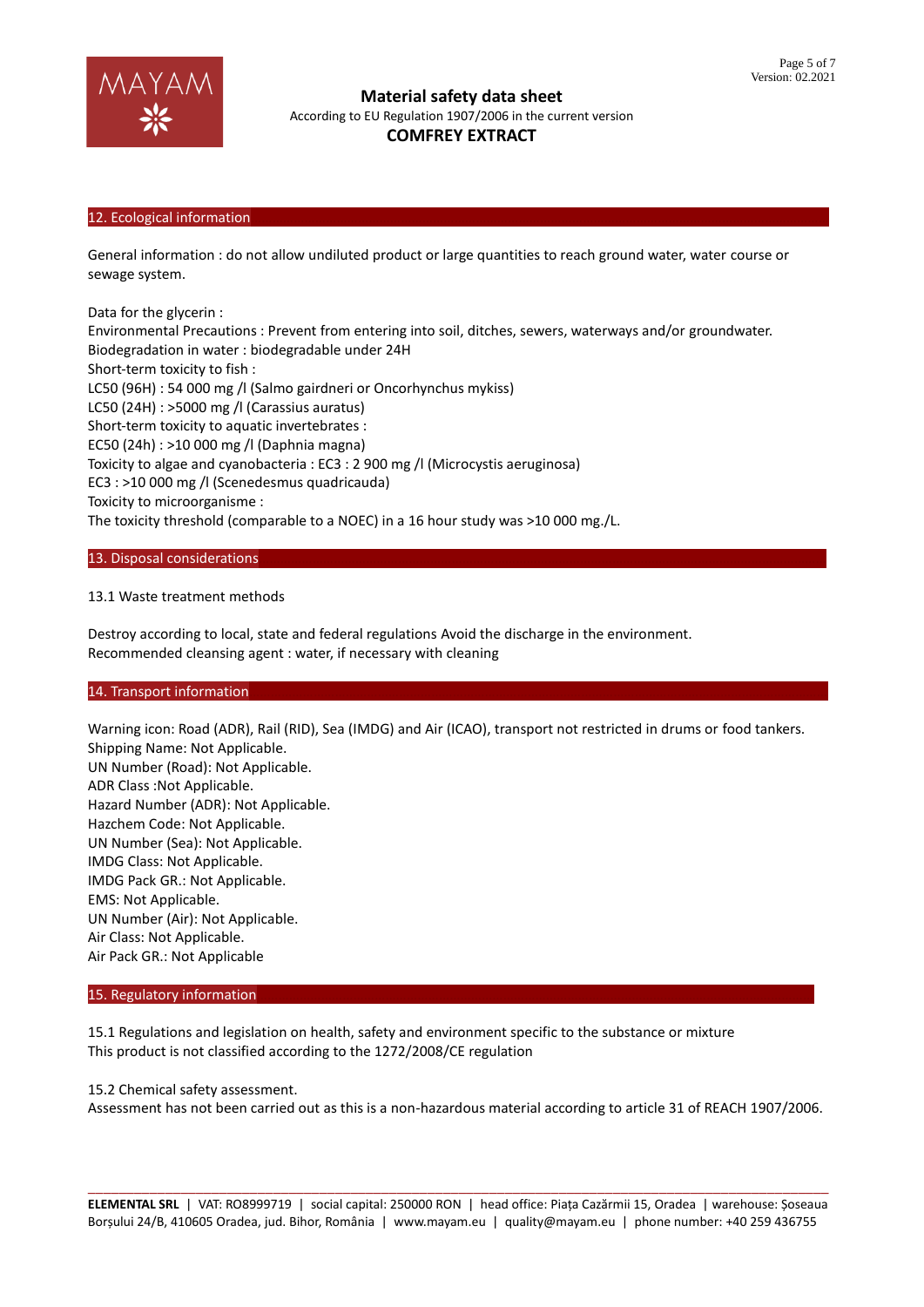

**Material safety data sheet**

According to EU Regulation 1907/2006 in the current version

# **COMFREY EXTRACT**

## 16. Additional information

16.1 Abbreviations:

ADR: European Agreement concerning the International Carriage of Dangerous Goods by Road. CAS: Chemical Abstracts Service (division of the American Chemical Society). CLP: Classification, Labeling, Packaging. DNEL: Derived No Effect Level. EINECS: European Inventory of Existing Commercial Chemical Substances. GHS: Globally Harmonized System of Classification and Labeling of Chemicals. IATA: International Air Transport Association. IATA-DGR: Dangerous Goods Regulation by the "International Air Transport Association" (IATA). ICAO: International Civil Aviation Organization. ICAO-TI: Technical Instructions by the "International Civil Aviation Organization" (ICAO). IMDG: International Maritime Code for Dangerous Goods. INCI: International Nomenclature of Cosmetic Ingredients. LTE: Long-term exposure. PNEC: Predicted No Effect Concentration. RID: Regulation Concerning the International Transport of Dangerous Goods by Rail. STE: Short-term exposure. STEL: Short Term Exposure limit. STOT: Specific Target Organ Toxicity.

## **DECLARATION OF ALLERGENS**

7th Amendment to Directive 76/768/EC, annex III, part I (2003/15/EC)

| <b>I.N.C.I.</b>                     | <b>C.A.S.</b> | $\%$   |
|-------------------------------------|---------------|--------|
| Alpha-Hexyl cinnamic aldehyde (HCA) | 101-86-0      | 0.0000 |
| Amyl cinnamic alcohol               | 101-85-9      | 0.0000 |
| Amyl cinnamic aldehyde (ACA)        | 122-40-7      | 0.0000 |
| Anisyl alcohol                      | 105-13-5      | 0.0000 |
| Benzyl salicylate                   | 118-58-1      | 0.0000 |
| Benzyl benzoate                     | 120-51-4      | 0.0000 |
| Benzyl cinnamate                    | 103-41-3      | 0.0000 |
| Benzyl alcohol                      | 100-51-6      | 0.0000 |
| Cinnamic alcohol                    | 104-54-1      | 0.0000 |
| Cinnamic aldehyde                   | 104-55-2      | 0.0000 |
| Citral                              | 5392-40-5     | 0.0000 |
| Cinnamal                            | 104-55-22     | 0.0000 |
| Coumarin                            | $91 - 64 - 5$ | 0.0000 |
| Citronellol                         | 106-22-9      | 0.0000 |

\_\_\_\_\_\_\_\_\_\_\_\_\_\_\_\_\_\_\_\_\_\_\_\_\_\_\_\_\_\_\_\_\_\_\_\_\_\_\_\_\_\_\_\_\_\_\_\_\_\_\_\_\_\_\_\_\_\_\_\_\_\_\_\_\_\_\_\_\_\_\_\_\_\_\_\_\_\_\_\_\_\_\_\_\_\_\_\_\_\_\_\_\_\_\_\_ **ELEMENTAL SRL** | VAT: RO8999719 | social capital: 250000 RON | head office: Piața Cazărmii 15, Oradea | warehouse: Șoseaua Borșului 24/B, 410605 Oradea, jud. Bihor, România | www.mayam.eu | quality@mayam.eu | phone number: +40 259 436755